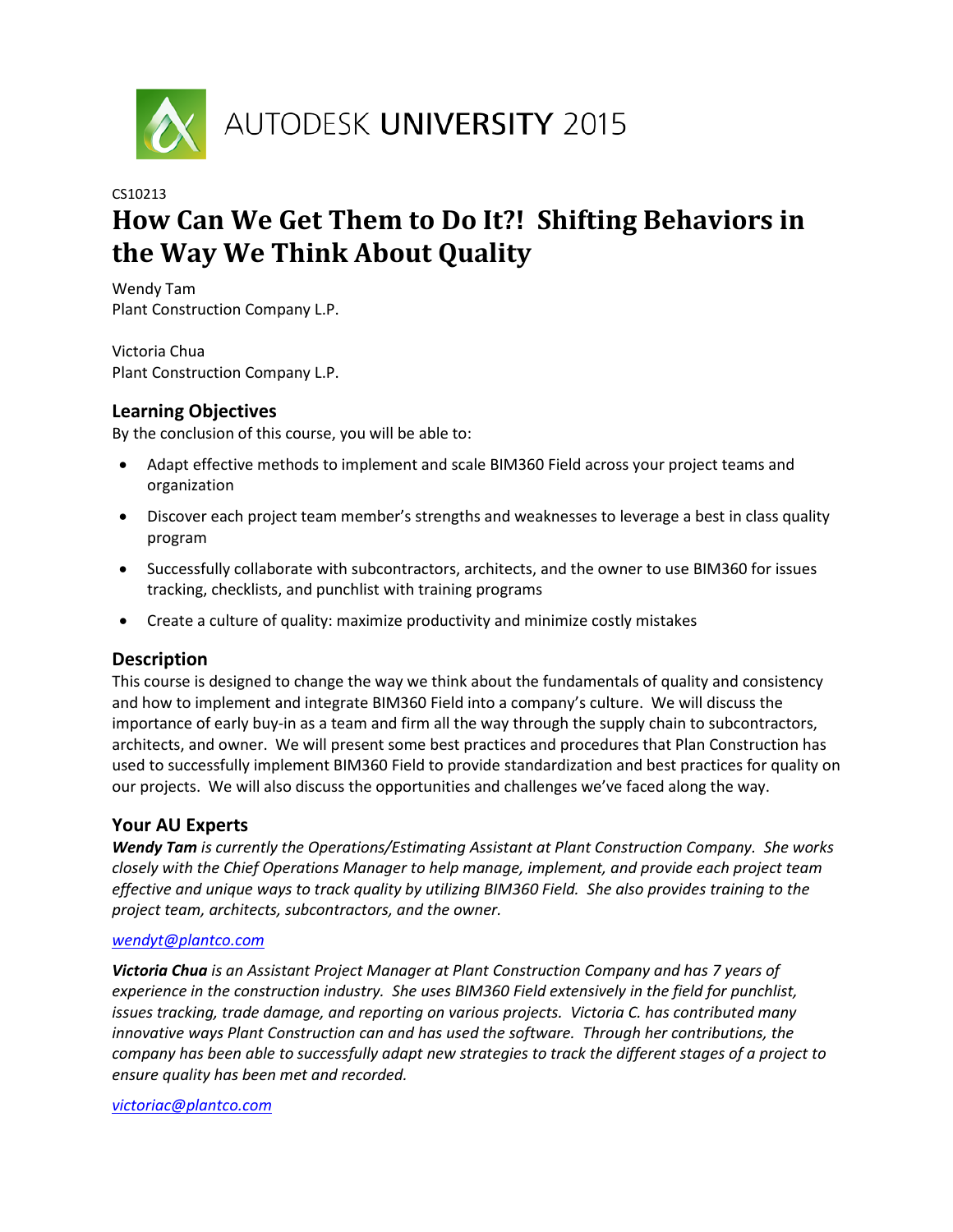# **How Can We Get Them to Do It?! Shifting Behaviors in the Way We Think About Quality**

## **Adapting Effective Methods to Implement BIM360 Field**

## **What do you ultimately what to achieve and get from BIM360 Field?**

Before figuring out a successful method on how to implement BIM360 Field, you first need to determine what it is you want achieve. Do you want to achieve a better QA/QC system? Do you want to integrate knowledge within your project team? Do you want to share project data with upper management? Do you want to see consistency on all your projects?

## *Company Goals and Standards*

It is important to distinguish the difference between standards and goals. Company standards should be what you require all projects to do using BIM360 Field. Company goals are what you want all projects to strive towards in order to enhance better quality and control.

## **EXAMPLE: Plant Construction Company Standards:**

- 1. Punchlist
- 2. Daily Field Reports
- 3. Safety Inspections
- 4. PM Closeout Checklist

## **EXAMPLE: Plant Construction Company Goals:**

- 1. Proof of Work in Place
- 2. Elevator Readiness
- 3. Safety Toolbox Meeting
- 4. Trade Damage

## *Start Small and Increase*

Decide on a few company-wide standards that you want to start with. Remember, you are trying to implement a program that will work with your project managers, superintendents, architects, and owners. Do not try to implement more than a few at a time because it will become overwhelming if your company has had little to no exposure to BIM360 Field. Keep it simple.

## **Implementing BIM360 Field**

Introducing BIM360 Field begins with building a dedicated team of "champions" that will learn the ins and outs and train others. Your team should consist of project managers, superintendents, a dedicated administrator support person, and an executive sponsor. Having the opinions and ideas from both the field and management side is essential to get an overall picture of what QA/QC items should be tracked and how.

## *Dedicated "Champions" Team*

Your champions can help come up with issues and checklists to track. These "ideas" will fundamental enhance the uses for BIM360 Field.

1. What's important to the project management team that they want to track? What's important to the field team that they want track? What do your construction managers want to be able to oversee on their projects?

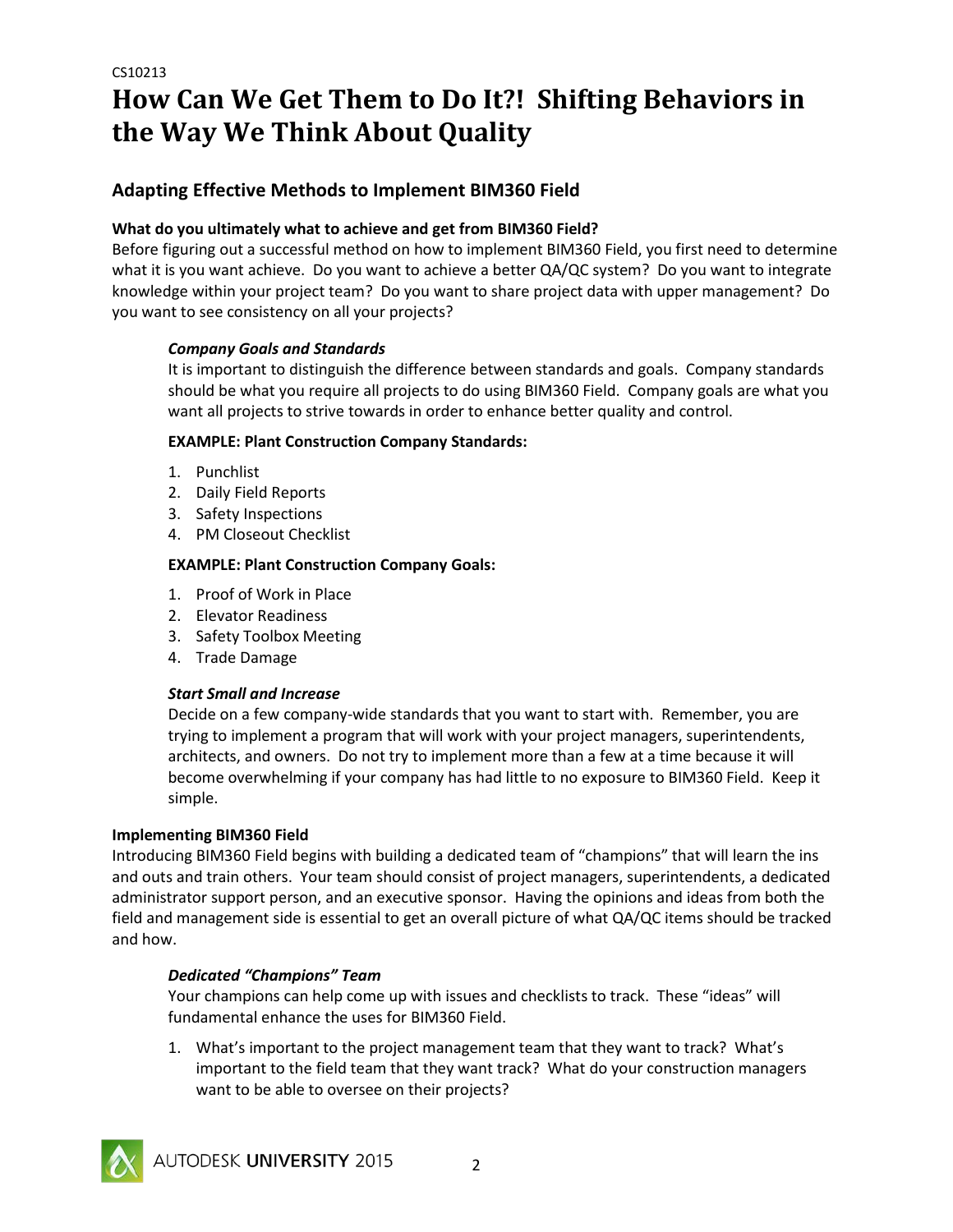```
CS10213
```
# **How Can We Get Them to Do It?! Shifting Behaviors in the Way We Think About Quality**

- 2. How often should these items be tracked? How often should reports be sent to project executives or construction managers?
- 3. Who will be in charge creating issues and completing checklists?

## **Training and Mentoring Programs**

When your "champions" have been trained to use certain checklists and issues, they should help mentor others on their project team. You and/or operations team will be overseeing the overall quality of the training of the champions and project team.

Eventually, when projects are done and team members have moved onto another team, your "champions" will be able to take what they've learned and teach their new team members.

## *One Project at a Time*

Pick a project that is about to start or is in its early stage to begin the implementation with the standards and procedures you have set. Make individual team members responsible to do certain things, such as having the assistant project manager run reports and having the superintendent do daily field reports. Consistency is the key.

This will help structure the project team to be involved with BIM360 Field and help them understand what you expect them to use BIM360 Field for.

## **Utilizing a Project Team Member's Strengths and Weaknesses**

## **Working With Your Team Not Against**

We live in a technological savvy world with different tools and gadgets that are supposed to make our lives easier. However, not everyone is as technological savvy and what one person might think is easy and life changing might actually impede someone else.

## *Superintendents*

Changing the habits of your superintendent begins with changing their mindset on how they want to track and record things. Some will embrace having an iPad/tablet to do checklists and track issues on a project and having the ability to pull up data in their hands. Others might be intimidated because they have always used paper and pen to track things. Here are some ways to work with your superintendent.

- One on one training
- Using the speak recognition function
- Simplified cheat sheets with step by step instructions
- Having an APM/PM review issues and checklists
- Identify specific project challenges that BIM360 Field can help solve
- Let them know using BIM360 Field will save time and headaches down the road because all data is saved and searchable

## *Assistant Project Managers/Project Managers*

The management team's strength lies with having QA/QC ideas that they want to track electronically for their project. However, they might not know how to convert these ideas or



AUTODESK UNIVERSITY 2015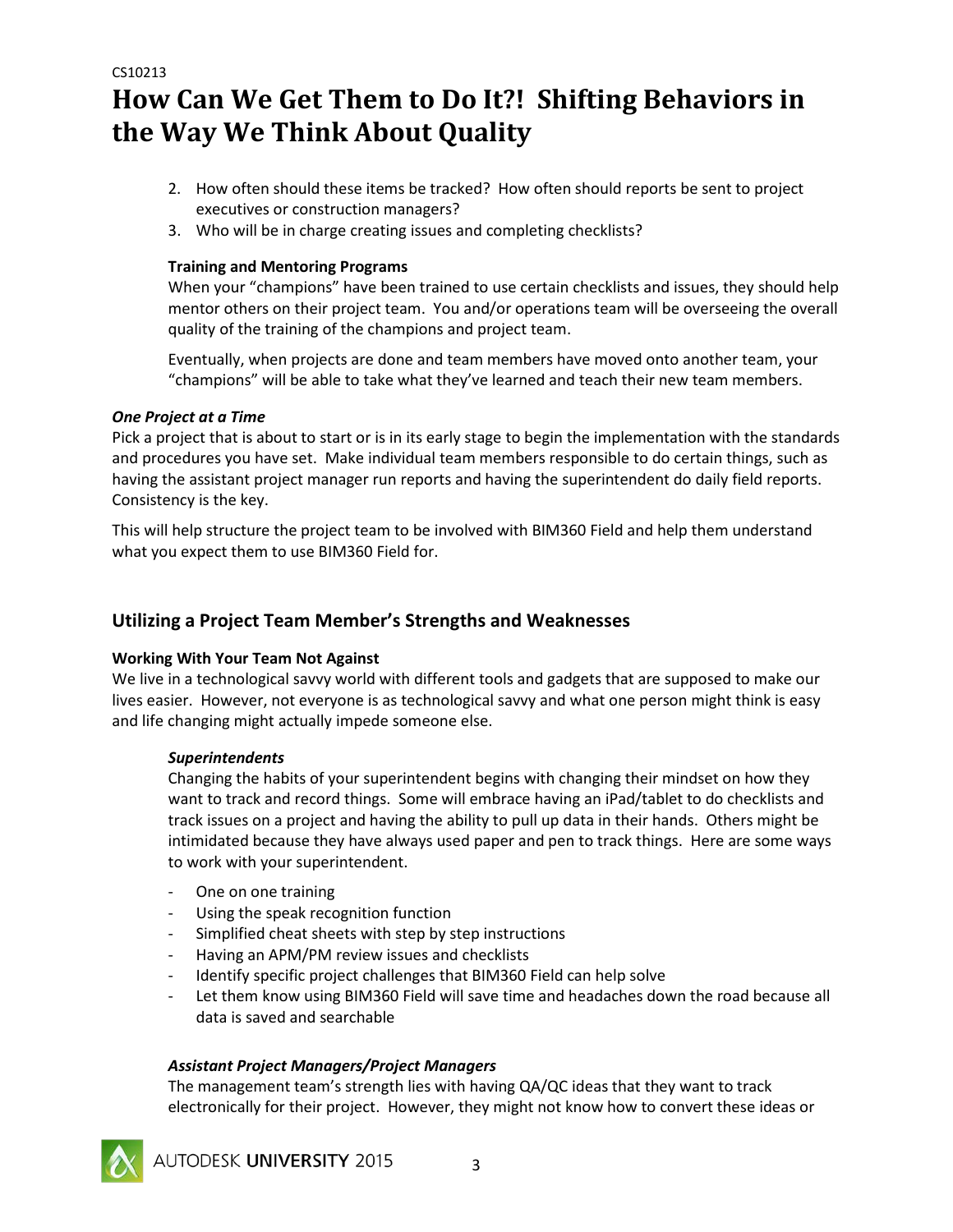# **How Can We Get Them to Do It?! Shifting Behaviors in the Way We Think About Quality**

know the best method to track them. You/operations team should convert their ideas and help them come up with a checklist or issue type then show them how to use it.

- Using issues vs. checklists
- Setting up drawings, punchlist, and photos
- Using tasks and barcodes
- Exposure in the field and mentor training

### *Construction Managers/Upper Management*

Construction managers and upper management want the ability to oversee their projects. They want the ability to harvest the data and conserve their time at the same time. Set up automated reports for them.

- Issues and inspections
- Back charges
- Meetings
- Ability to manage owner's expectations

## **Successfully Collaborating with Subcontractors, Architect, and the Owner**

#### *Sharing Information with Everyone*

Collaborating with subcontractors, architect, and the Owner is now easier then ever. Whether it's tracking issues or assigning checklists, data is now centralized in one program that everyone can access by signing in or running a report.

#### **Early Buy-In and On-Site Project Team Training**

Expressing interest to collaborate with your extended team is vital to set expectations and gauge what kind of training is needed. Create unique and specialized training programs for each and meet with them before the project begins or before the start of a major task (i.e. punchlist or SWPPP).

Create "cheat sheets" for the subcontractors, architects, and Owner. If they forget what you have taught them, they can refer back to the cheat sheets to help them navigate to what they want to find or the how to's. Tailoring an in-person training session is crucial and offering over the phone assistance when they have questions is important.

Below are the benefits that they can expect if they choose to collaborate using BIM360 Field.

#### *Subcontractors*

Give them the ability to track their own assigned issues, checklists, and tasks. This will also hold them accountable for incomplete work without excuses because everything is tracked and recorded.

- Faster communication to general contractor on when work is complete
- Helps subcontractor's management team better manage their field workers
- Tractable results

#### *Architect*

Eliminate PDF and excel punchlists. Eliminate double entries. Save time and money.



AUTODESK UNIVERSITY 2015